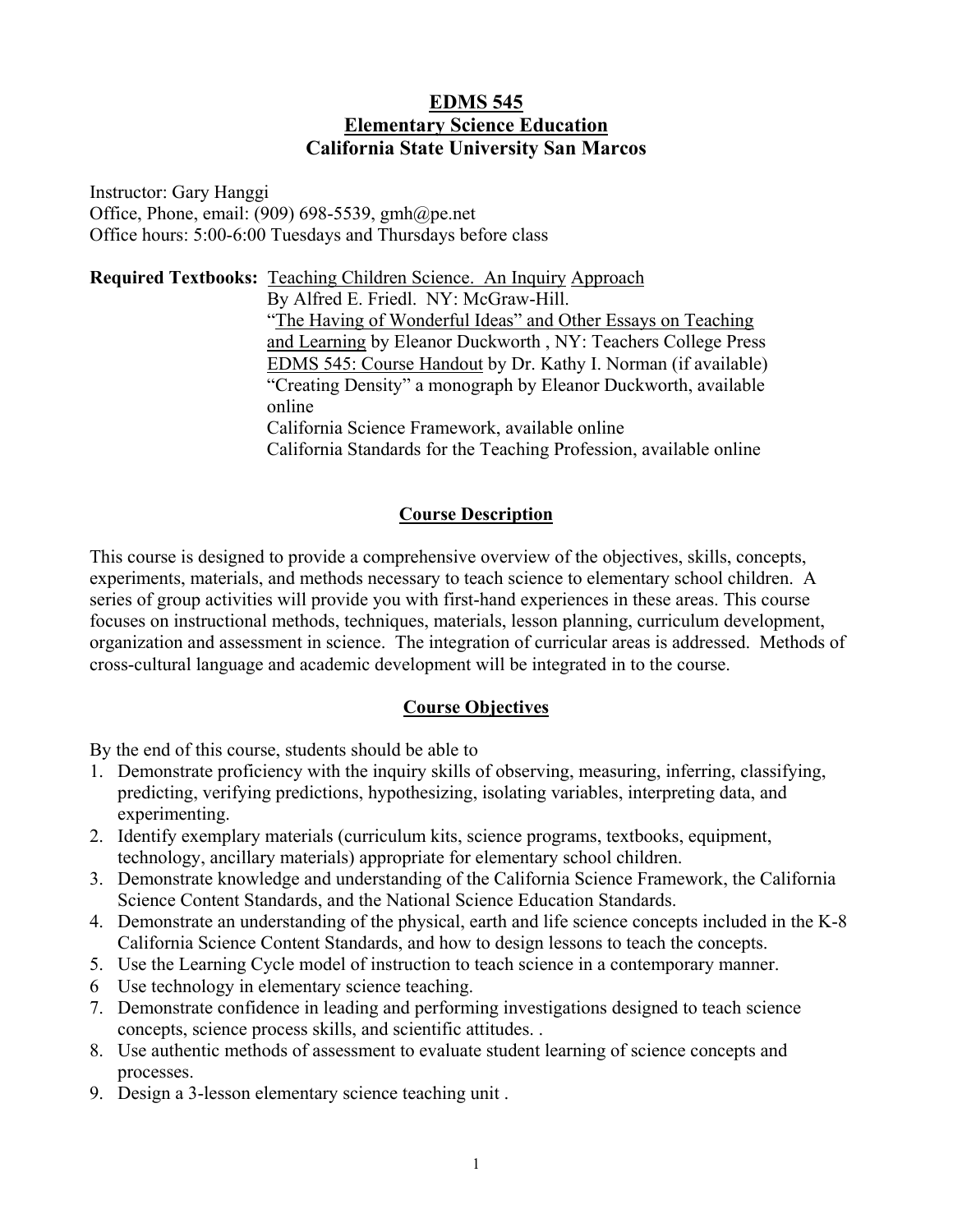10. Practice strategies to include all students in science (linguistically and culturally diverse, students with disabilities and other students with special needs).

\*\*You must go to ACD 202 to activate your CSUSM e-mail account, or provide another email address.

### **College of Education Mission Statement**

The mission of the College of Education Community is to collaboratively transform public education by preparing thoughtful educators and advancing professional practices. We are committed to diversity, educational equity, and social justice, exemplified through reflective teaching, life-long learning, innovative research, and ongoing service. Our practices demonstrate a commitment to student-centered education, diversity, collaboration, professionalism, and shared governance.

### **Statement of CLAD Infusion**

In 1992, the College of Education voted to infuse Cross-cultural, Language and Academic Development (CLAD) competencies across the curriculum. The CLAD competencies are attached to the syllabus and the competencies covered in this course are highlighted.

### **Course Requirements**

**COE Attendance Policy:** "At a minimum, students must attend more than 80% of class time, or s/he may not receive a passing grade for the course at the discretion of the instructor. Individual instructors may adopt more stringent attendance requirements. Should the student have extenuating circumstances, s/he should contact the instructor as soon as possible."

Due to the dynamic and interactive nature of courses in the College of Education, all students are expected to attend all classes and participate actively. Absences and late arrivals/early departures will affect the final grade. If you miss 1 class sessions or are late (or leave early) for more than four sessions, your highest possible grade is a B. If you miss 2 class sessions, your highest possible grade is a C. If you miss more than 20% of the class (3 class sessions), you may not receive a passing grade for the course. Absences do not change assignment due dates. Late assignments will receive a 10% reduction in points for each day late. After one week, late assignments will receive no credit. With prior notification of planned absences makeup sessions can be arranged with the instructor.

### **Topics Outline**

The Learning Cycle Model of Teaching, Scientific Inquiry, and Constructivism Learning Cycle Science Lesson demonstrations Writing Objectives and Explanations of Science Concepts CA Science Content Standards Grades K-8 CA Standards for the Teaching Profession SDAIE Strategies in Science Infusing Writing Activities in Science Lessons Science Curriculum Kits and State Approved Texts Science Process Skills and Scientific Attitudes Current Issues in Science Education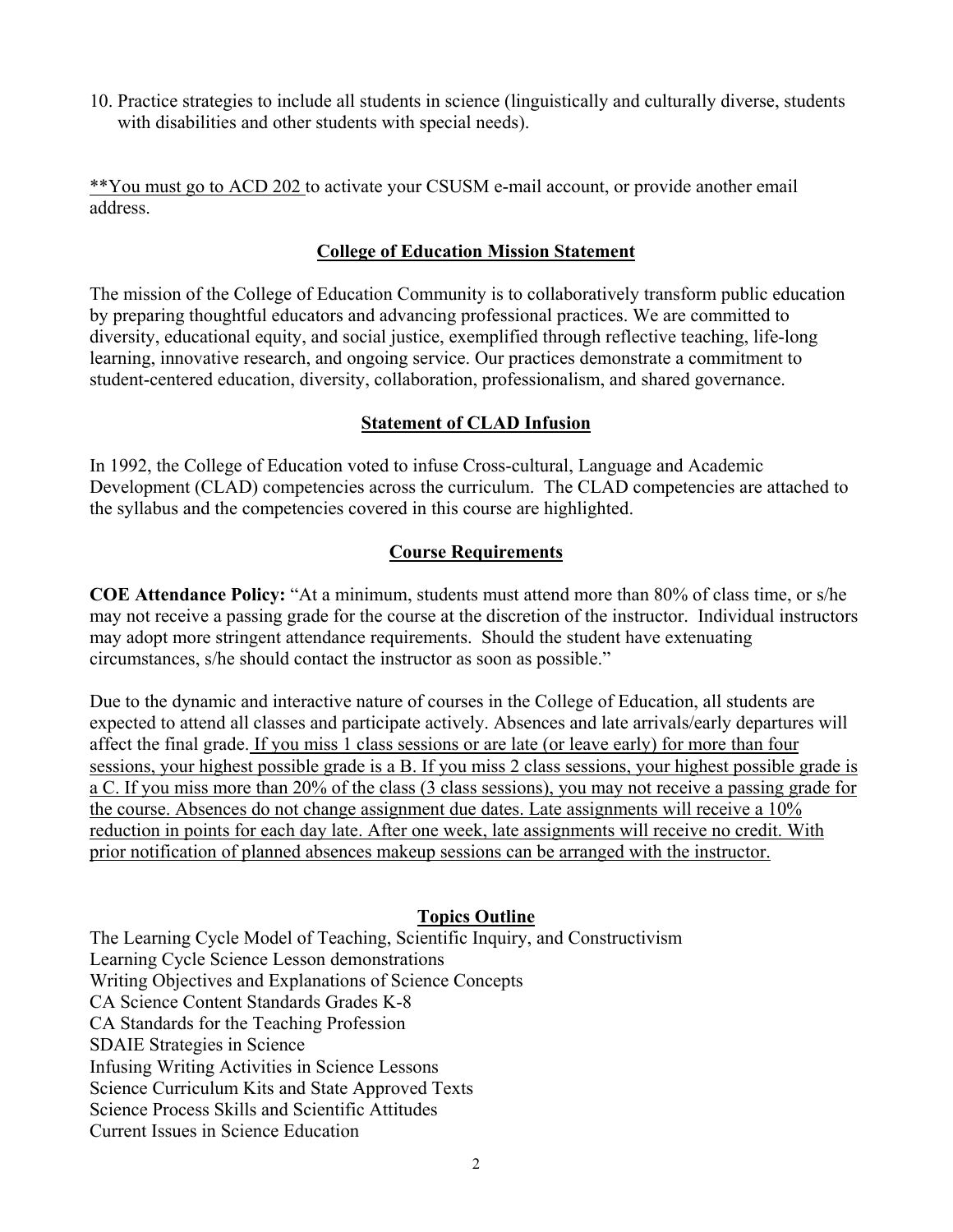Infusing Technology into Science Teaching Authentic Assessments in Science Science Projects, Student Research, Science Fairs Safety in the Science Class Inclusion and Teaching Science to Students with Special Needs (Differentiated Instruction) Cooperative Learning Structures

#### **Teaching Performance Expectations Standards of Quality and Effectiveness for Professional Teacher Preparation Programs California Commission on Teacher Credentialing September 6, 2001**

#### **A.MAKING SUBJECT MATTER COMPREHENSIBLE TO STUDENTS TPE 1A: Subject-Specific Pedagogical Skills for Multiple Subject Teaching Assignments Teaching Reading-Language Arts in a Multiple Subject Assignment**

Candidates for a Multiple Subject Teaching Credential demonstrate the ability to teach the stateadopted academic content standards for students in English-Language Arts (K-8). They understand how to deliver a comprehensive program of systematic instruction in word analysis, fluency, and systematic vocabulary development; reading comprehension; literary response and analysis; writing strategies and applications; written and oral English Language conventions; and listening and speaking strategies and applications. They know how to strategically plan and schedule instruction to ensure that students meet or exceed the standards. Candidates create a classroom environment where students learn to read and write, comprehend and compose, appreciate and analyze, and perform and enjoy the language arts. They understand how to make language (e.g., vocabulary, forms, uses) comprehensible to students and the need for students to master foundational skills as a gateway to using all forms of language as tools for thinking, learning, and communicating. They understand how to use instructional materials that include a range of textual, functional and recreational texts and how to teach high quality literature and expository text. They understand that the advanced skills of comprehending narrative and informational texts and literary response and analysis, and the creation of eloquent prose, all depend on a foundation of solid vocabulary, decoding, and word-recognition skills. Candidates teach students how to use visual structures such as graphic organizers or outlines to comprehend or produce text, how to comprehend or produce narrative, expository, persuasive and descriptive texts, how to comprehend or produce the complexity of writing forms, purposes, and organizational patterns, and how to have a command of written and oral English-language conventions.

### **Teaching Science in a Multiple Subject Assignment**

Candidates for a Multiple Subject Teaching Credential demonstrate the ability to teach the stateadopted academic content standards for students in science (K-8). They balance the focus of instruction between science information, concepts, and investigations. Their explanations, demonstrations, and class activities serve to illustrate science concepts and principles, scientific investigation, and experimentation. Candidates emphasize the importance of accuracy, precision,

# **B. ASSESSING STUDENT LEARNING**

# **TPE 2: Monitoring Student Learning During Instruction**

Candidates for a Teaching Credential use progress monitoring at key points during instruction to determine whether students are progressing adequately toward achieving the state-adopted academic content standards for students. They pace instruction and re-teach content based on evidence gathered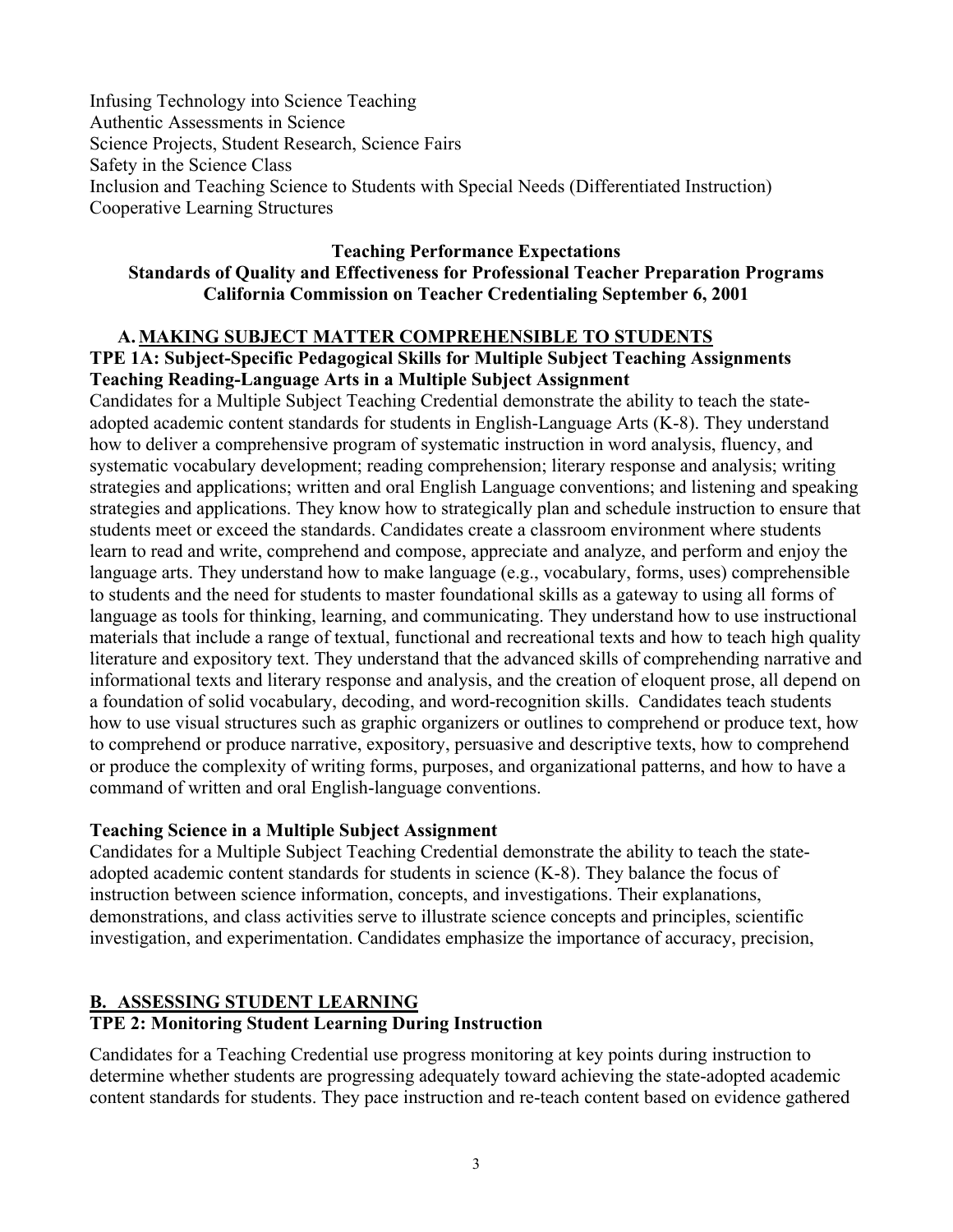using assessment strategies such as questioning students and examining student work and products. Candidates anticipate, check for, and address common student misconceptions and misunderstandings.

### **TPE 3: Interpretation and Use of Assessments**

Candidates for a Teaching Credential understand and use a variety of informal and formal, as well as formative and summative assessments, to determine students' progress and plan instruction. They know about and can appropriately implement the state-adopted student assessment program. Candidates understand the purposes and uses of different types of diagnostic instruments, including entry level, progress-monitoring and summative assessments. They use multiple measures, including information from families, to assess student knowledge, skills, and behaviors. They know when and how to use specialized assessments based on students' needs. Candidates know about and can appropriately use informal classroom assessments and analyze student work. They teach students how to use self-assessment strategies. Candidates provide guidance and time for students to practice these strategies.

Candidates understand how to familiarize students with the format of standardized tests. They know how to appropriately administer standardized tests, including when to make accommodations for students with special needs. They know how to accurately interpret assessment results of individuals and groups in order to develop and modify instruction. Candidates interpret assessment data to identify the level of proficiency of English language learners in English as well as in the students' primary language. They give students specific, timely feedback on their learning, and maintain accurate records summarizing student achievement. They are able to explain, to students and to their families, student academic and behavioral strengths, areas for academic growth, promotion and retention policies, and how a grade or progress report is derived. Candidates can clearly explain to families how to help students achieve the curriculum Standards of Quality and Effectiveness for Professional Teacher Preparation Programs

# **C. ENGAGING AND SUPPORTING STUDENTS IN LEARNING**

### **TPE 4: Making Content Accessible**

Candidates for Teaching Credentials incorporate specific strategies, teaching/instructional activities, procedures and experiences that address state-adopted academic content standards for students in order to provide a balanced and comprehensive curriculum. They use instructional materials to reinforce state-adopted academic content standards for students and they prioritize and sequence essential skills and strategies in a logical, coherent manner relative to students' current level of achievement. They vary instructional strategies according to purpose and lesson content. To meet student academic learning needs, candidates explain content clearly and reinforce content in multiple ways, such as the use of written and oral presentation, manipulative, physical models, visual and performing arts, diagrams, non-verbal communication, and computer technology. They provide opportunities and adequate time for students to practice and apply what they have learned. They distinguish between conversational and academic language, and develop student skills in using and understanding academic language. They teach students strategies to read and comprehend a variety of texts and a variety of information sources, in the subject(s) taught. They model active listening in the classroom. Candidates encourage student creativity and imagination. They motivate students and encourage student effort. When students do not understand content, they take additional steps to foster access and comprehension for all learners. Candidates balance instruction by adjusting lesson designs relative to students' current level of achievement.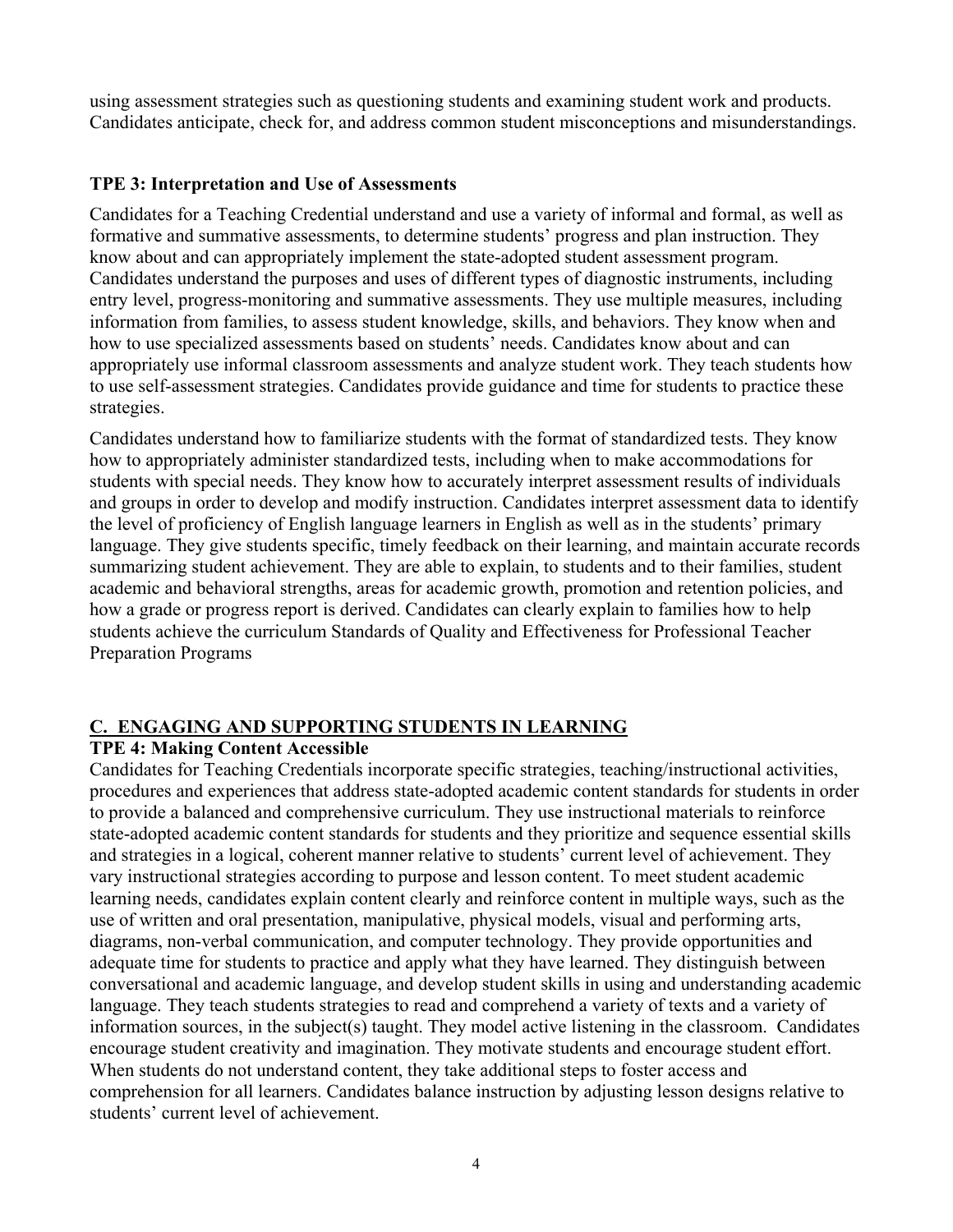#### **TPE 5: Student Engagement**

Candidates for Teaching Credentials clearly communicate instructional objectives to students. They ensure the active and equitable participation of all students. They ensure that students understand what they are to do during instruction and monitor student progress toward academic goals. If students are struggling and off-task, candidates examine why and use strategies to re-engage them. Candidates encourage students to share and examine points of view during lessons. They use community resources, student experiences, and applied learning activities to make instruction relevant. They extend the intellectual quality of student thinking by asking stimulating questions and challenging student ideas. Candidates teach students to respond to and frame meaningful questions.

#### **TPE 6: Developmentally Appropriate Teaching Practices**

Background information for TPE 6: TPEs describe knowledge, skills, and abilities for all credential candidates, and they underscore the importance of generically-effective strategies for teaching a broad range of students. The purpose of TPE 6 is to establish additional expectations that are of greatest importance in teaching students at distinct stages of child and adolescent development. It is not the intent of TPE 6 to describe practices that are appropriate or effective only at one developmental level.•Standards of Quality and Effectiveness for Professional Teacher Preparation Programs. This TPE describes professional practices that are most commonly used and needed for students in each major phase of schooling, grades K-3, 4-8, and 9-12. 2

#### **TPE 6A: Developmentally Appropriate Practices in Grades K-3**

During teaching assignments in Grades K-3, candidates for a Multiple Subject Teaching Credential understand how to create a structured day with opportunities for movement. They design academic activities that suit the attention span of young learners. Their instructional activities connect with the children's immediate world; draw on key content from more than one subject area; and include hands-on experiences and manipulatives that help students learn. Candidates teach and model norms of social interactions (e.g., consideration, cooperation, responsibility, empathy). They understand that some children hold naïve understandings of the world around them. Candidates provide educational experiences that help students develop more realistic expectations and understandings of their environment. They know how to make special plans for students who require extra help in exercising self-control among their peers or who have exceptional needs or abilities.

#### **TPE 6B: Developmentally Appropriate Practices in Grades 4-8**

During teaching assignments in Grades 4-8, candidates for a teaching credential build on students' command of basic skills and understandings while providing intensive support for students who lack basic skills as defined in state-adopted academic content standards for students. They teach from grade-level texts. Candidates design learning activities to extend students' concrete thinking and foster abstract reasoning and problem-solving skills. They help students develop learning strategies to cope with increasingly challenging academic curriculum. They assist students, as needed, in developing and practicing strategies for managing time and completing assignments. Candidates develop students' skills for working in groups to maximize learning. They build on peer relationships and support students in trying new roles and responsibilities in the classroom. They support students' taking of intellectual risks such as sharing ideas that may include errors. Candidates distinguish between misbehavior and over-enthusiasm, and they respond appropriately to students who are testing limits and students who alternatively assume and reject responsibility.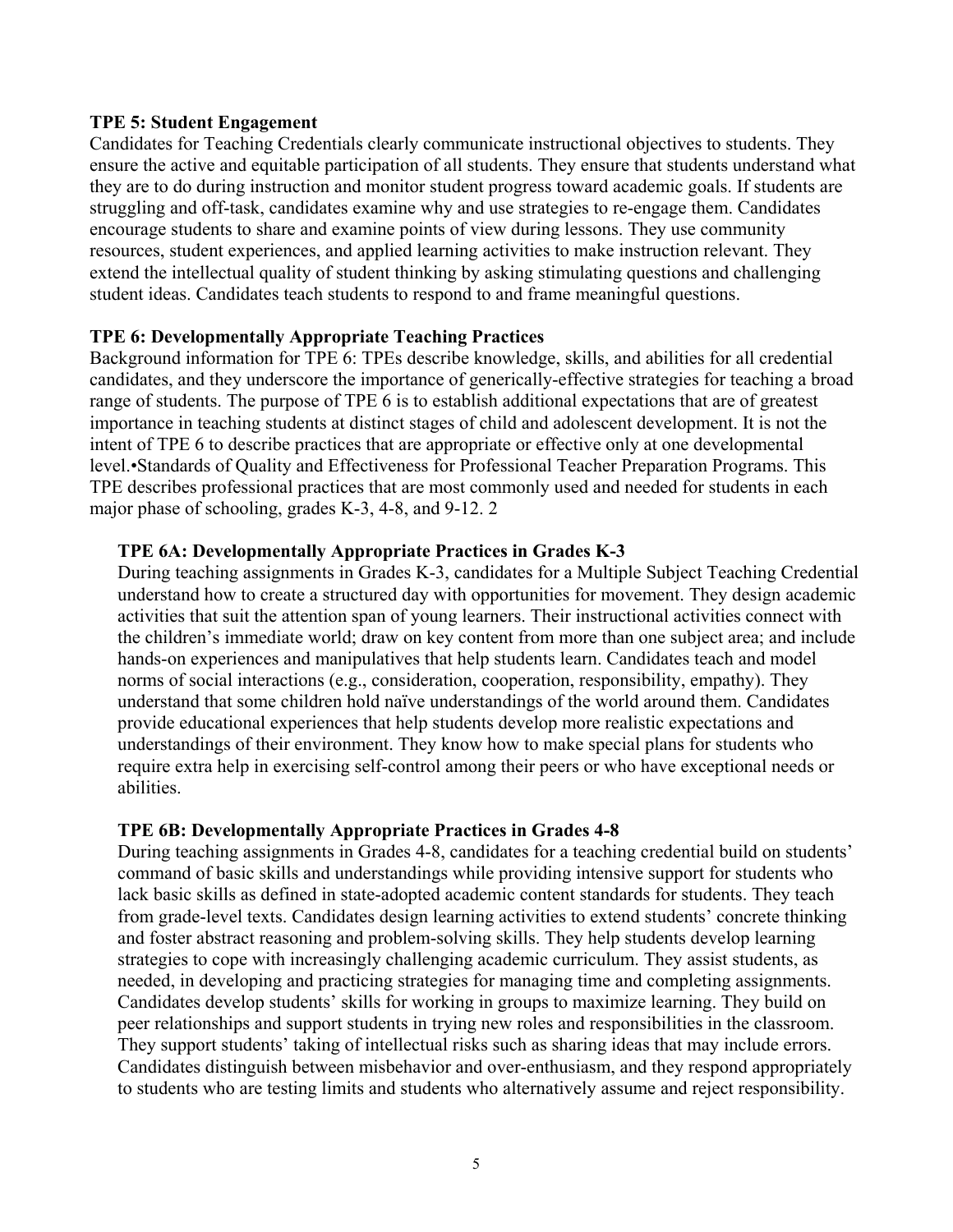#### **TPE 7: Teaching English Learners**

Candidates for a Teaching Credential know and can apply pedagogical theories, principles, and instructional practices for comprehensive instruction of English learners. They know and can apply theories, principles, and instructional practices for English Language Development leading to comprehensive literacy in English. They are familiar with the philosophy, design, goals, and characteristics of programs for English language development, including structured English immersion. They implement an instructional program that facilitates English language development, including reading, writing, listening and speaking skills, that logically progresses to the grade level reading/language arts program for English speakers. They draw upon information about students' backgrounds and prior learning, including students' assessed levels of literacy in English and their first languages, as well as their proficiency in English, to provide instruction differentiated to students' language abilities. They understand how and when to collaborate with specialists and para-educators to support English language development. Based on appropriate assessment information, candidates select instructional materials and strategies, including activities in the area of visual and performing arts, to develop students' abilities to comprehend and produce English. They use English that extends students' current level of development yet is still comprehensible. They know how to analyze student errors in oral and written language in order to understand how to plan differentiated instruction. Candidates for a Teaching Credential know and apply pedagogical theories, principles and practices for the development of academic language, comprehension, and knowledge in the subjects of the core curriculum. They use systematic instructional strategies, including contextualizing key concepts, to make grade-appropriate or advanced curriculum content comprehensible to English learners. They allow students to express meaning in a variety of ways, including in their first language, and, if available, manage first language support such as para-educators, peers, and books.3 They use questioning strategies that model or represent familiar English grammatical constructions. They make learning strategies explicit.

Candidates understand how cognitive, pedagogical, and individual factors affect students' language acquisition. They take these factors into account in planning lessons for English language development and for academic content.

Teachers are not expected to speak the students' primary language, unless they hold an appropriate credential and teach in a bilingual classroom. The expectation is that they understand how to use available resources in the primary language, including students' primary language skills, to support their learning of English and curriculum content.•Standards of Quality and Effectiveness for Professional Teacher Preparation Programs

### **D. PLANNING INSTRUCTION AND DESIGNING LEARNING EXPERIENCES FOR STUDENTS**

### **TPE 8: Learning about Students**

Candidates for a Teaching Credential draw upon an understanding of patterns of child and adolescent development to understand their students. Using formal and informal methods, they assess students' prior mastery of academic language abilities, content knowledge, and skills, and maximize learning opportunities for all students. Through interpersonal interactions, they learn about students' abilities, ideas, interests and aspirations. They encourage parents to become involved and support their efforts to improve student learning. They understand how multiple factors, including gender and health, can influence students' behavior, and understand the connections between students' health and their ability to learn. Based on assessment data, classroom observation, reflection and consultation, they identify students needing specialized instruction, including students whose physical disabilities, learning disabilities, or health status require instructional adaptations, and students who are gifted.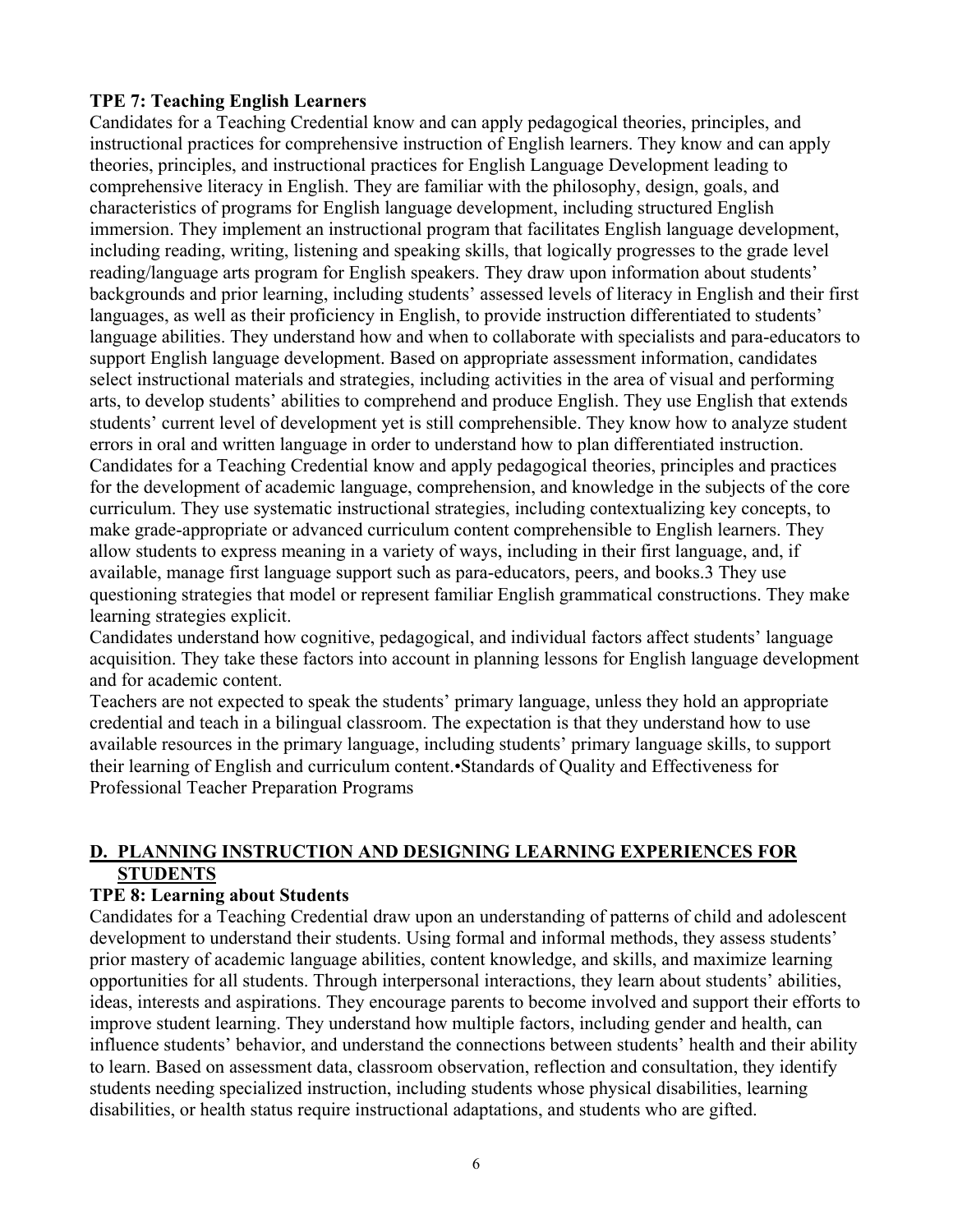### **TPE 9: Instructional Planning**

Candidates for a Teaching Credential plan instruction that is comprehensive in relation to the subject matter to be taught and in accordance with state-adopted academic content standards for students. They establish clear long-term and short-term goals for student learning, based on state and local standards for student achievement as well as on students' current levels of achievement. They use explicit teaching methods such as direct instruction and inquiry to help students meet or exceed grade level expectations. They plan how to explain content clearly and make abstract concepts concrete and meaningful. They understand the purposes, strengths and limitations of a variety of instructional strategies, including examining student work, and they improve their successive uses of the strategies based on experience and reflection. They sequence instruction so the content to be taught connects to preceding and subsequent content. In planning lessons, they select or adapt instructional strategies, grouping strategies, and instructional material to meet student learning goals and needs. Candidates connect the content to be learned with students' linguistic and cultural backgrounds, experiences, interests, and developmental learning needs to ensure that instruction is comprehensible and meaningful. To accommodate varied student needs, they plan differentiated instruction. When support personnel, such as aides and volunteers are available, they plan how to use them to help students reach instructional goals.•Standards of Quality and Effectiveness for Professional Teacher Preparation Programs

# **E. CREATING AND MAINTAINING EFFECTIVE ENVIRONMENTS FOR STUDENT LEARNING**

# **TPE 10: Instructional Time**

Candidates for a Teaching Credential allocate instructional time to maximize student achievement in relation to state-adopted academic content standards for students, instructional goals and scheduled academic tasks. They establish procedures for routine tasks and manage transitions to maximize instructional time. Based on reflection and consultation, they adjust the use of instructional time to optimize the learning opportunities and outcomes for all students.

# **TPE 11: Social Environment**

Candidates for a Teaching Credential develop and maintain clear expectations for academic and social behavior. The candidates promote student effort and engagement and create a positive climate for learning. They know how to write and implement a student discipline plan. They know how to establish rapport with all students and their families for supporting academic and personal success through caring, respect, and fairness. Candidates respond appropriately to sensitive issues and classroom discussions. They help students learn to work responsibly with others and independently. Based on observations of students and consultation with other teachers, the candidate recognizes how well the social environment maximizes academic achievement for all students and makes necessary changes.•

### **F. DEVELOPING AS A PROFESSIONAL EDUCATOR TPE 12: Professional, Legal, and Ethical Obligations**

Candidates for a Teaching Credential take responsibility for student academic learning outcomes. They are aware of their own personal values and biases and recognize ways in which these values and biases affect the teaching and learning of students. They resist racism and acts of intolerance. Candidates appropriately manage their professional time spent in teaching responsibilities to ensure that academic goals are met.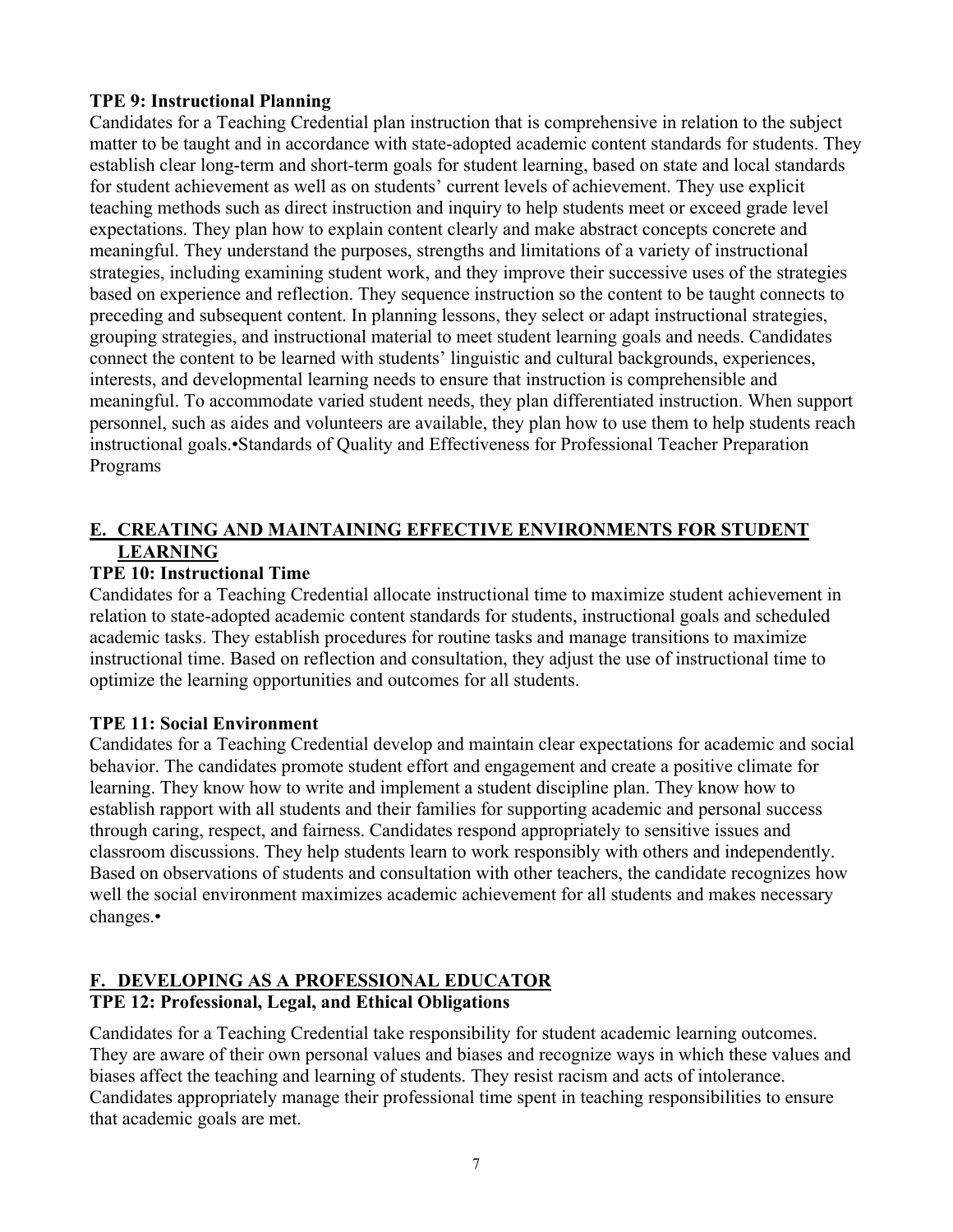Candidates for a Teaching Credential understand and honor legal and professional obligations to protect the privacy, health, and safety of students, families, and other school professionals. They are aware of and act in accordance with ethical considerations and they model ethical behaviors for students. Candidates understand and honor all laws relating to professional misconduct and moral fitness.

### **TPE 13: Professional Growth**

Candidates for a Teaching Credential evaluate their own teaching practices and subject matter knowledge in light of information about the state-adopted academic content standards for students and student learning. They improve their teaching practices by soliciting feedback and engaging in cycles of planning, teaching, reflecting, discerning problems, and applying new strategies. Candidates use reflection and feedback to formulate and prioritize goals for increasing their subject matter knowledge and teaching effectiveness.

# **COURSE ASSIGNMENTS**

1. Reading Responses for "The Having of Wonderful Ideas" and "Inventing Density" (due for each assigned essay)

- 2. Construct Graphic Organizer for Life, Earth, and Physical Sciences
- 3. Individual Science Activities Portfolio
- 4. Science Instruction Observation and Personal Reflection (tentative)
- 5. Report on a Science Website
- 6. Science Teaching Unit with Learning Cycle Lessons

# **ASSIGNMENT DESCRIPTIONS**

# **1. READING RESPONSES (ONE PER ESSAY)**

Students should be exposed to readings in science education and do appropriate applications.

### ASSIGNMENT EXAMPLE

Students will be assigned readings and should present their responses to each assigned essay discussing the big ideas and key concepts presented.

The responses should be 1-2 pages. They may be typed or handwritten, but must be legible. They will be checked off for completion each due date, noted in the course outline. Representative samples will be examined for closer reading.

### PRIMARY TEACHING PERFORMANCE EXPECTATIONS

TPE 1A: Subject-Specific Pedagogical Skills for Multiple Subject Teaching Assignments

- TPE 4: Making Content Accessible
- TPE 5: Student Engagement

# TPE 6: Developmentally Appropriate Teaching Practices

TPE 6A: Developmentally Appropriate Practices in Grades K-3

TPE 6B: Developmentally Appropriate Practices in Grades 4-8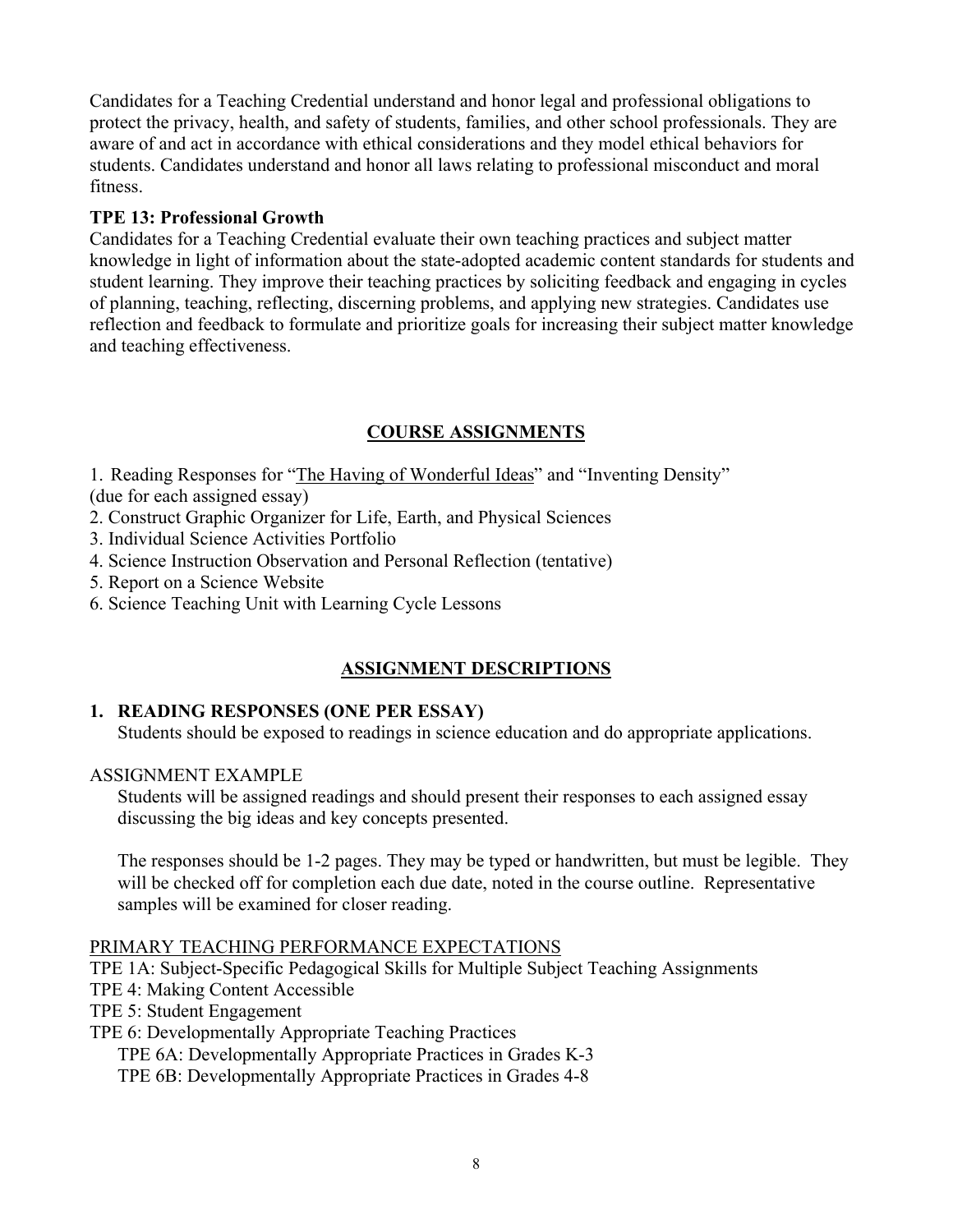### **2. GRAPHIC ORGANIZER**

Students will construct graphic organizers for each of the basic scientific content areas of life, earth, and physical science. Additionally, students will construct a composite graphic organizer for health, and nutrition and fitness.

The graphic organizers will show the relationship and sequencing of the major science concepts and sub-concepts for each of the major content areas taught in grades k-5 as outlined in the California Science Content Standards. Examples of graphic organizers will be provided.

#### PRIMARY TEACHING PERFORMANCE EXPECTATIONS

TPE 1A: Subject-Specific Pedagogical Skills for Multiple Subject Teaching Assignments

- TPE 2: Monitoring Student Learning during Instruction
- TPE 4: Making Content Accessible
- TPE 6: Developmentally Appropriate Teaching Practices
	- TPE 6A: Developmentally Appropriate Practices in Grades K-3
	- TPE 6B: Developmentally Appropriate Practices in Grades 4-8
- TPE 8: Learning about Students
- TPE 9: Instructional Planning

#### **3. SCIENCE ACTIVITY PORTFOLIO**

Students will develop an annotated portfolio of the science activities performed in class.

The portfolio will include photographs, drawings, charts, and a short analysis of the science concepts involved in the activity. The student teacher will consider the role of the student learner as well as the roll of the teacher in the learning cycle, identification of the science process skills, scientific attitudes, and learner characteristics involved for a particular student developmental or age group. Additionally, the value of the science activity to provide opportunity for students to learn should be noted. The pre-service teacher should also consider questioning strategies and how the activity will engage the young learner. Include in the documentation anticipated learning goals, objectives, and desired skills. Literature and writing connections and opportunity should also be explored and annotated for each activity. Assessment of student learning should also be considered and documented.

Classroom discussion will provide additional information as how to accomplish the intent of the portfolio.

#### PRIMARY TEACHING PERFORMANCE EXPECTATIONS

TPE 1A: Subject-Specific Pedagogical Skills for Multiple Subject Teaching Assignments

Teaching Science in a Multiple Subject Assignment

- TPE 2: Monitoring Student Learning During Instruction
- TPE 4: Making Content Accessible
- TPE 5: Student Engagement
- TPE 6: Developmentally Appropriate Teaching Practices

TPE 6A: Developmentally Appropriate Practices in Grades K-3

- TPE 6B: Developmentally Appropriate Practices in Grades 4-8
- TPE 10: Instructional Time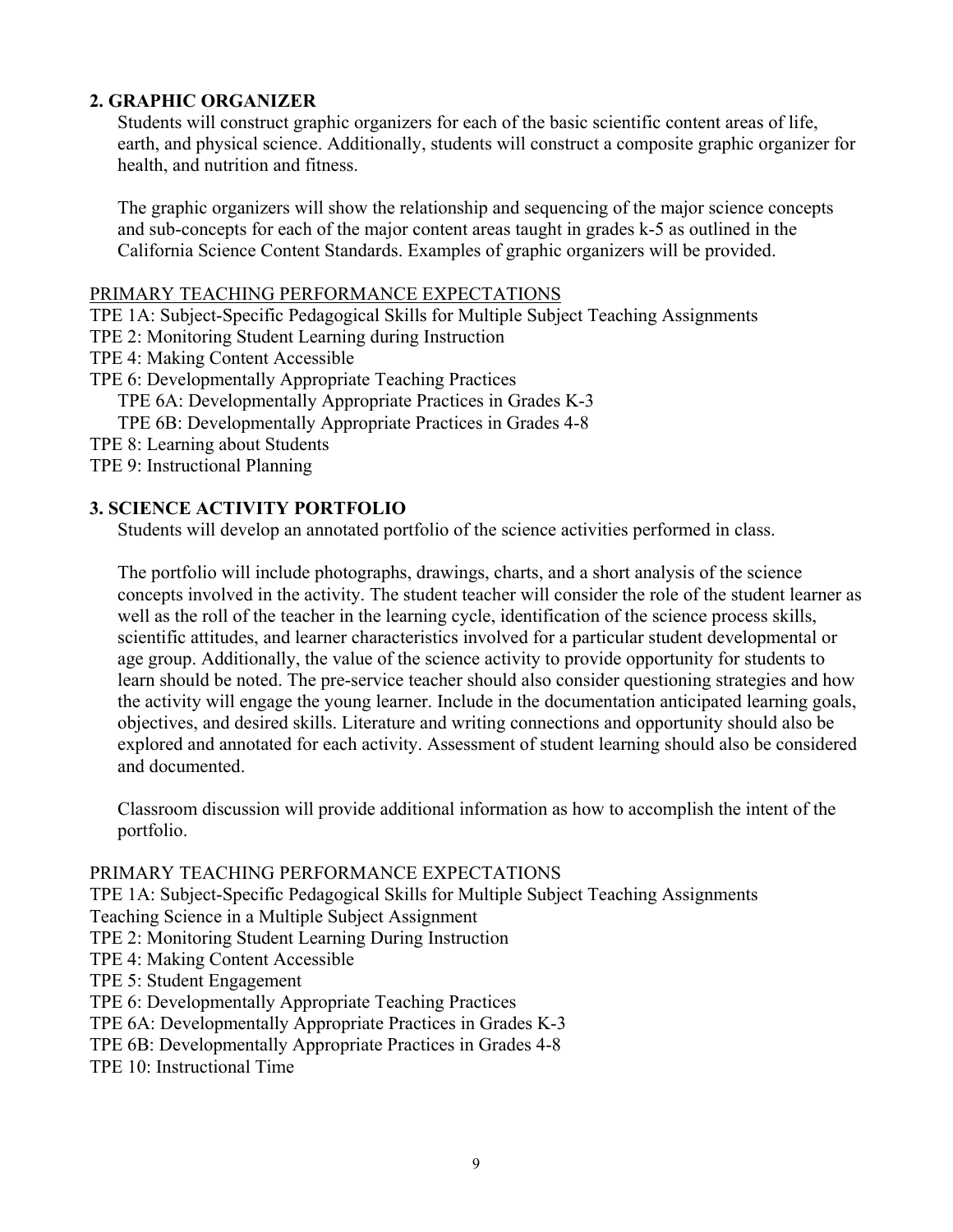# **4. SCIENCE INSTRUCTION OBSERVATION (tentative)**

This assignment will be considered and discussed in class if school age children are available to participate.

## **5. SCIENCE AND THE INTERNET**

Student will report on at least one internet website that focuses on a science topic(s) and instruction for elementary school children.

The report will consist of an oral and written report. The student will be expected to use the technology to access the website and present it to the class. The written report will be 1-2 pages in length and either typed or handwritten. The report will a thorough description of the website, its appropriateness for use, and ease of use for a student or teacher in designing a science lesson or of direct use by a student learner.

### PRIMARY TEACHING PERFORMANCE EXPECTATIONS

- TPE 4: Making Content Accessible
- TPE 5: Student Engagement
- TPE 5: Student Engagement

TPE 6: Developmentally Appropriate Teaching Practices

- TPE 6A: Developmentally Appropriate Practices in Grades K-3
- TPE 6B: Developmentally Appropriate Practices in Grades 4-8
- TPE 13: Professional Growth

# **6. SCIENCE TEACHING UNIT**

You will create a unit on a specific science topic. You must bring a stamped, self-addressed manila envelope in order to receive a final grade. The grade will be determined by the unit plan, lessons and your final presentation.

- 1. Unit Plan (1 page-include title, grade level, goals for unit, Calif. Science Content Standards addresses, and one-two line descriptions of each learning cycle lesson)
- 2. 3 Learning Cycle Lesson Plans *Adapt from Commercial Lessons!* For each lesson, include the following: *Do not re-invent activities*.

a. Topic

- b. Science Concept --Write out the science concept(s) you are teaching in a complete sentence. Do not say "The students will \_\_\_\_." (That is an objective, not a science concept.)
- c. Objectives  $(1-2)$  (use behavioral objectives with action verbs—i.e., The students will  $\qquad$ )
- d. Exploration Activity- explain what students will do and what teacher will do
- e. Concept Invention Activity --explain what students will do and what teacher will do
- f. Concept Application Activity- explain what students will do and what teacher will do
- 3. SDAIE Strategies –explanation of SDAIE strategies included and how they are used
- 4. Strategies for Teaching Students with Disabilities—explanation and how they are used
- 5. Integration of Technology into Lessons
- 6. Science Process Skills explanation of science process skills used and how they're used
- 7. Description of an Activity Center to go with Unit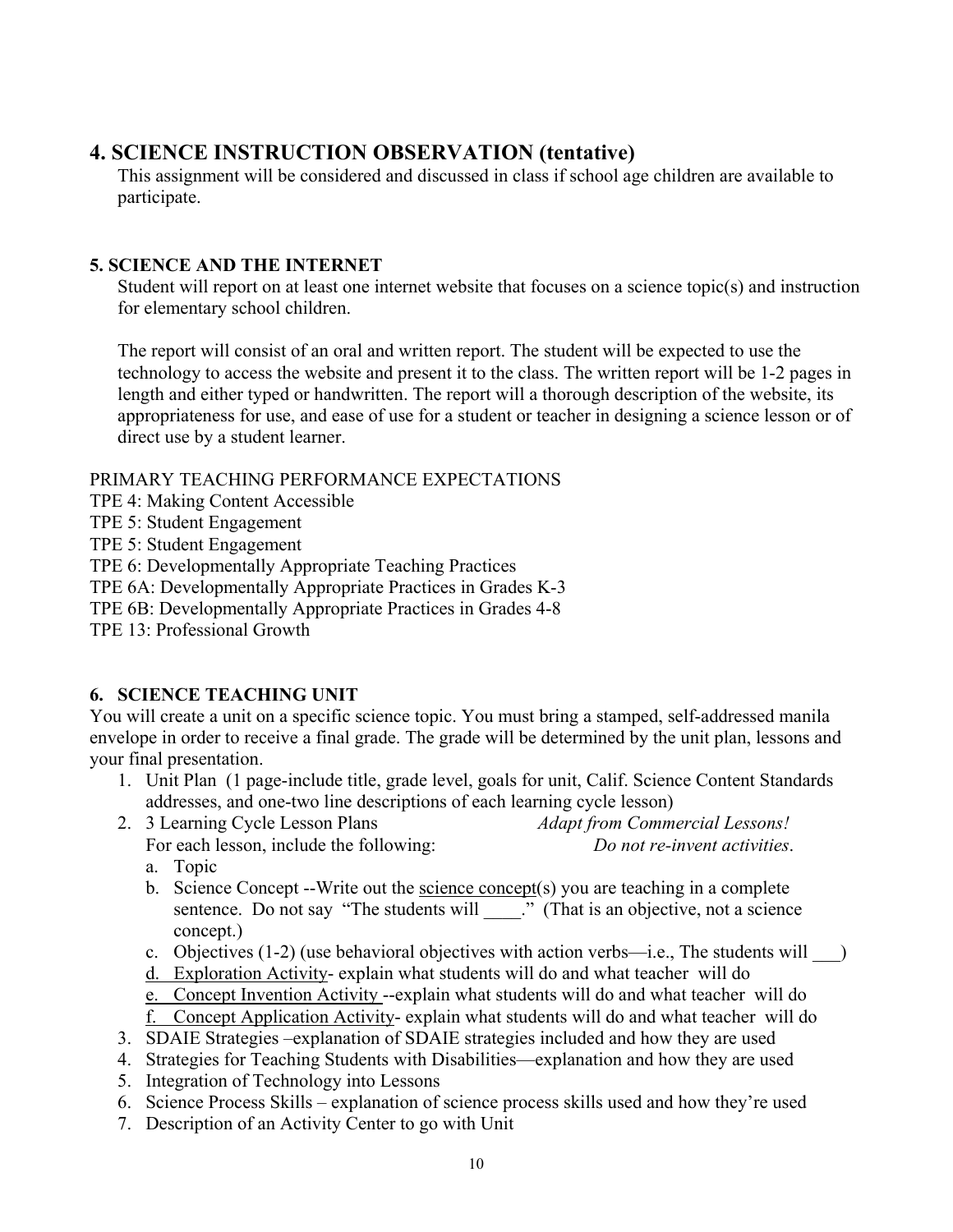- 8. Description of 3 Authentic Assessments for the Unit
- 9. Description of Final Project for Unit
- 10. Science Content Background (2-4 pages)
- 11. References

The lessons should include hands-on lessons, and should emphasize particular science concepts. The Exploration and Application phases of the Learning Cycle must require different hands-on science activities using manipulatives. Hands-on activities are NOT reading or completing worksheets (though they may require students to read something or complete lab observation sheets). You should take the activities "off of paper" and require students to use the science process skills with science manipulatives.

#### PRIMARY TEACHING PERFORMANCE EXPECTATIONS

TPE 1A:Subject-Specific Pedagogical Skills for Multiple Subject Teaching Assignments Teaching Reading-Language Arts in a Multiple Subject Assignment

Teaching Science in a Multiple Subject Assignment

- TPE 4: Making Content Accessible
- TPE 5: Student Engagement
- TPE 6: Developmentally Appropriate Teaching Practices

TPE 6A: Developmentally Appropriate Practices in Grades K-3

TPE 6B: Developmentally Appropriate Practices in Grades 4-8

- TPE 9: Instructional Planning
- TPE 10: Instructional Time
- TPE 13: Professional Growth

# **Criteria for Grading Assignments**

- A Outstanding work on assignment, excellent syntheses of information and 90-100% experiences, great insight and application, and excellent writing.
- B Completion of assignment in good form with good syntheses and 80-89% application of information and experiences; writing is good.
- C Completion of assignment, adequate effort, adequate synthesis of 70-79% information and application of information and experiences, writing is adequate.
- D Incomplete assignment, inadequate effort and synthesis of information, 60-69% writing is less than adequate.

Late assignments will be penalized by a 10-point reduction each day they are late.

### **Course Grades**

### *An "A" student is one who:*

- completes all assignments on time and demonstrates the ability to summarize, analyze, and/or reflect at high levels.
- varies sources of information for assignments, demonstrating high degree of effort in pursuing varied perspectives around important educational issues.
- completes all the reading assignments and develops thoughtful and thorough responses.
- produces work that reveals a strong commitment to self-discovery and learning.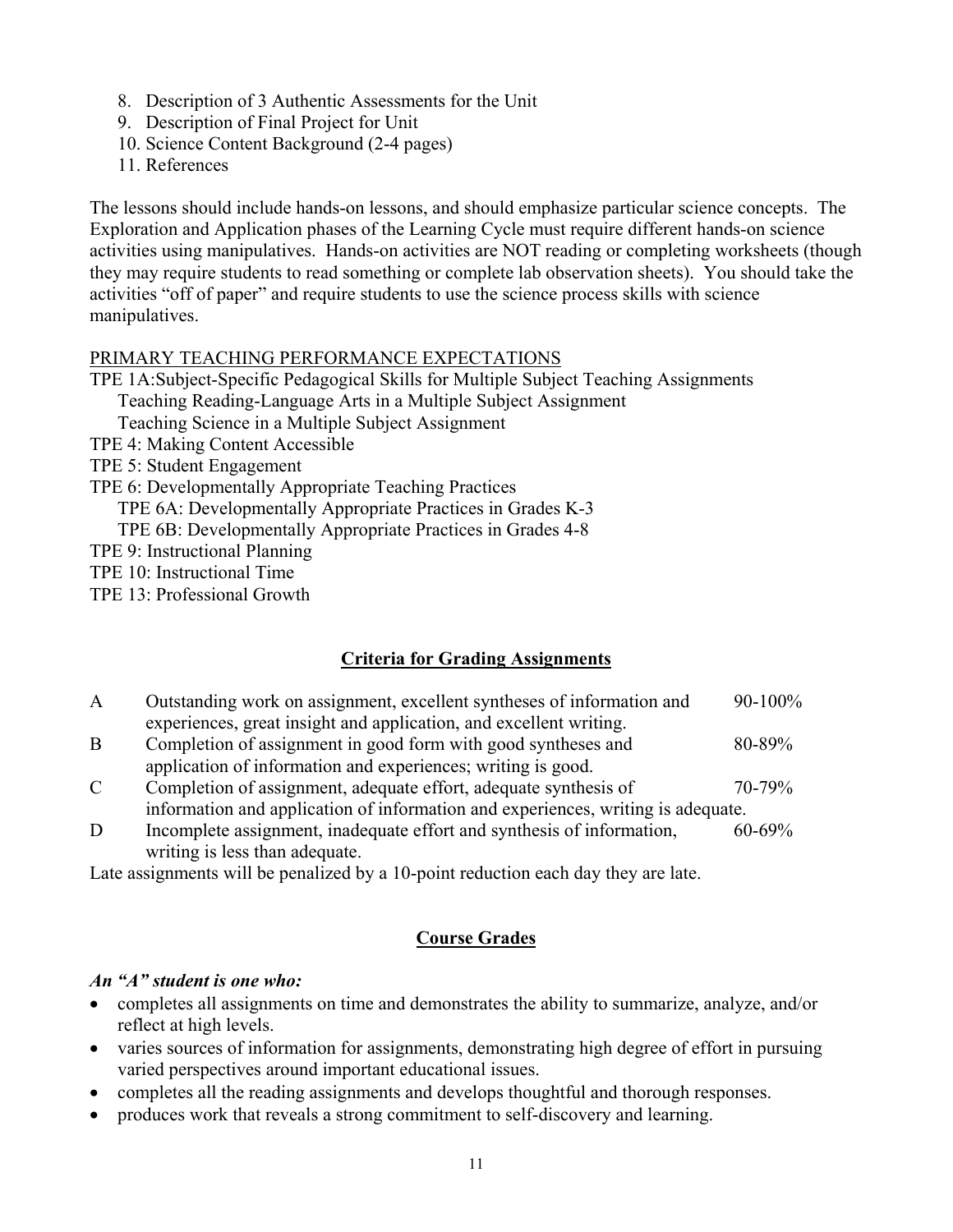- produces work at a high professional level in terms of both writing and content.
- develops a high quality presentation, demonstrating significant learning around a contemporary issue.
- presents confidently and intelligently, demonstrating effective teaching skills.
- completes assignments in/out of class with a focus on learning and exploration, pushing him/herself to better understand the profession through quality work.
- attends almost every class meeting and is fully engaged during class.
- pushes him/herself to new understandings by participating in discussions, sharing his/her opinions, and valuing others' perspectives.
- contributes to the positive environment of the class by respecting all members.

# *A "B" student is one who:*

- completes all or almost all assignments, all or most on time, and demonstrates the ability to summarize, analyze, and/or reflect at fairly high levels, showing consistent improvement over time.
- varies sources of information for assignments, demonstrating high degree of effort in pursuing varied perspectives around important educational issues.
- completes all or most of the reading assignments and develops thoughtful and fairly thorough responses.
- produces work that reveals a commitment to self-discovery and learning.
- produces work that is close to professional level in terms of both content and writing, working to develop a strong command of writing, speaking, planning and presenting.
- develops presentations, demonstrating significant learning
- presents confidently and intelligently, demonstrating effective teaching skills.
- completes assignments in/out of class with a focus on learning and exploration, pushing him/herself to better understand the profession through quality work.
- attends almost every class meeting and is regularly engaged during class.
- pushes him/herself to new understandings by participating in discussions, sharing his/her opinions, and valuing others' perspectives.
- contributes to the positive environment of the class by respecting all members.

# *A "C" student is one who:*

- completes or attempts most of the assignments, mostly on time, and demonstrates the ability to do some quality summarizing, analysis, and reflection, showing improvement over time.
- varies sources of information for assignments, demonstrating effort in pursuing varied perspectives around important educational issues.
- completes most of the reading assignments and develops thoughtful and sometimes thorough responses.
- produces work that reveals a commitment to some self-discovery and learning.
- produces work that is not yet at a professional level in terms of both writing and content.
- develops a quality presentation, demonstrating learning around a contemporary issue.
- presents confidently and intelligently, demonstrating some effective teaching skills.
- completes assignments in/out of class with a focus on learning and exploration, pushing him/herself a little to better understand the profession.
- attends most class meetings and is often engaged during class.
- pushes him/herself to some new understandings by participating to a moderate degree in discussions, sharing his/her opinions, and valuing others' perspectives.
- contributes to the positive environment of the class by respecting all members.